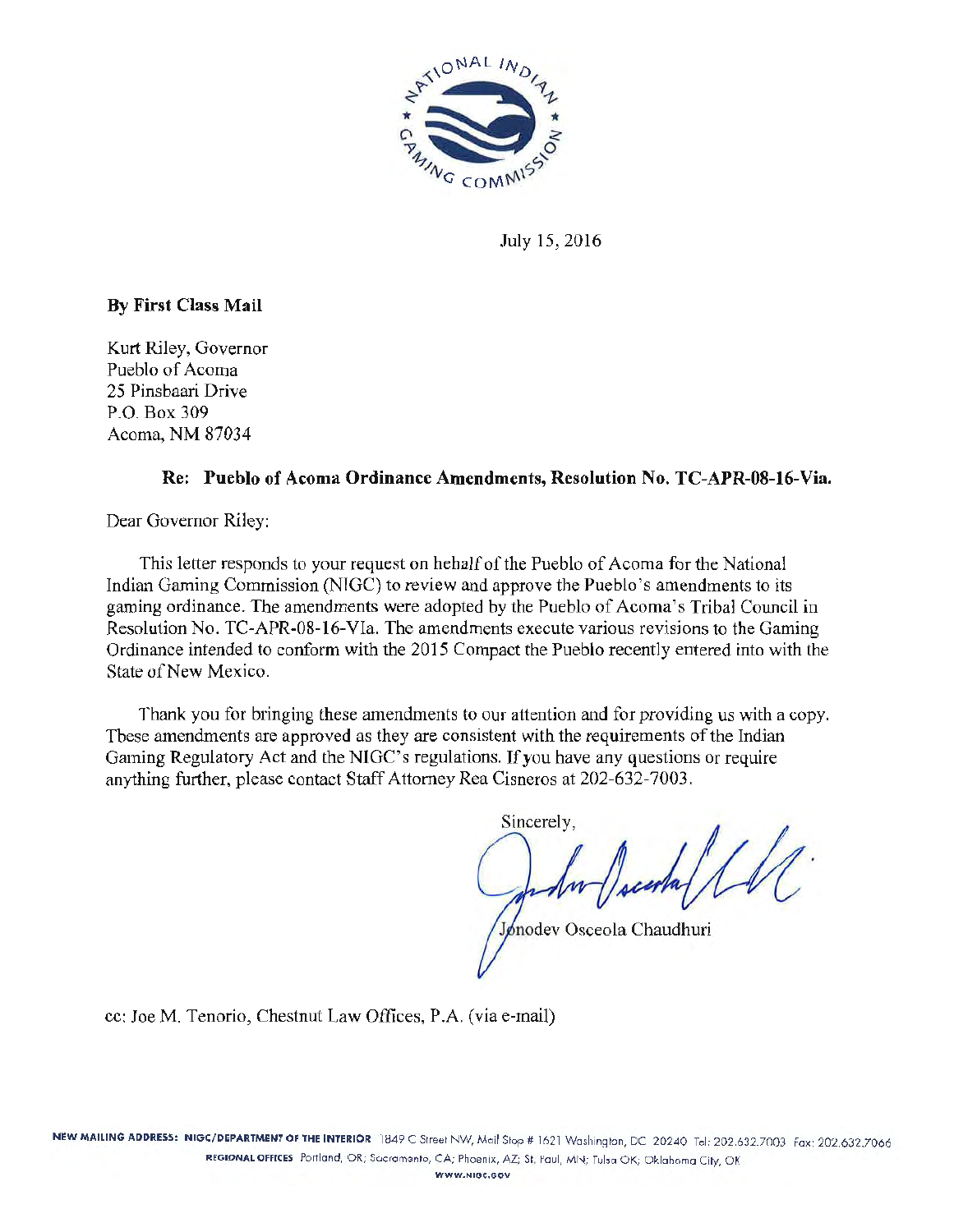*J/an'Jld M* C/riuo, *H;od Co1111dlma11*  Dm:k C *V11/cfo,* Co11r1afm<111 *Emcst M. Vc1/lo* S.:, *Couucilmtm Timothy* J. *Chavtz, Councilman Brian Torwio, Councilman<br>Barney Chino, Councilman<br>Garcia Chino, Councilman Edmund Sc;•mour, Co1m<ilma11 Rr.x Salvatior, Ccu11dlman Harold Felipe, Ctr1mcilma11 Tfd Mortillez, Couimlmon* 



*25 Pi11sboan' Driw* 

*P. 0.* Box 309 Aro111a, *NM 87034* 

Telephone: (505)552-6604

*Ftv:· (505)552-7204* 

#### RESOLUfION NO. TC-APR-08-16-Vla

#### APPROVAL BY THE PUEBLO OF ACOMA TRIBAL COUNCIL OF THE 2016 AMENDMENTS TO THE ACOMA GAMJNG ORDINANCE

At a duly called meeting of the Tribal Council of the Pueblo of Acoma held on this  $8<sup>th</sup>$  day of April, 2016; the following resolution was adopted:

#### WHEREAS:

| Section No. 1 | The Pueblo of Acoma is a sovereign Indian Nation, recognized as such by the<br>federal government of the United States of America, and in the exercise of its<br>tribal sovereignty remains organized in accordance with Pueblo tradition; and                                                                                                                   |
|---------------|------------------------------------------------------------------------------------------------------------------------------------------------------------------------------------------------------------------------------------------------------------------------------------------------------------------------------------------------------------------|
| Section No. 2 | The Pueblo of Acoma accepted the terms of the Indian Reorganization Act<br>(Congressional Act of June 18, 1934, Chapter 576, Codified at 25 United<br>States Code $\S$ 461-479 ("IRA")). However, the Pueblo is not organized under<br>the IRA and has no written Constitution; and                                                                              |
| Section No. 3 | The Pueblo of Acoma Tribal Council is the legislative authority for the<br>Pueblo of Acoma and has the responsibility to adopt laws applicable on the<br>lands of the Pueblo. This resolution is passed in exercising the responsibilities<br>and authorities of the Tribal Council for and in the best interest of the Pueblo<br>of Acoma; and                  |
| Section No. 4 | Congress enacted the Indian Gaming Regulatory Act of 1988, 25 U.S.C. §§<br>2701-2721 and 18 U.S.C. §§ 1166-1168 ("IGRA") to regulate Gaming on<br>Indian Lands subject to oversight by the National Indian Gaming<br>Commission ("NIGC") and to authorize Class III Gaming on Indian Lands<br>by Indian Tribes and states pursuant to tribal-state compacts; and |
| Section No. 5 | The Pueblo of Acoma Tribal Council, pursuant to Tribal Council Resolution<br>No. TC-OCT-21-10-VIa, approved amendments to the Acoma Gaming<br>Ordinance which became effective January 31, 2011 after review and final<br>approval of the NIGC; and                                                                                                              |
| Section No. 6 | The Pueblo of Acoma Tribal Council, pursuant to Tribal Council Resolution<br>TC-MAR-26-15-VIa, approved the 2015 Tribal-State Compact which requires<br>certain changes to be made to the Gaming Ordinance to conform with the<br>Exhibit 1<br>new compact; and                                                                                                  |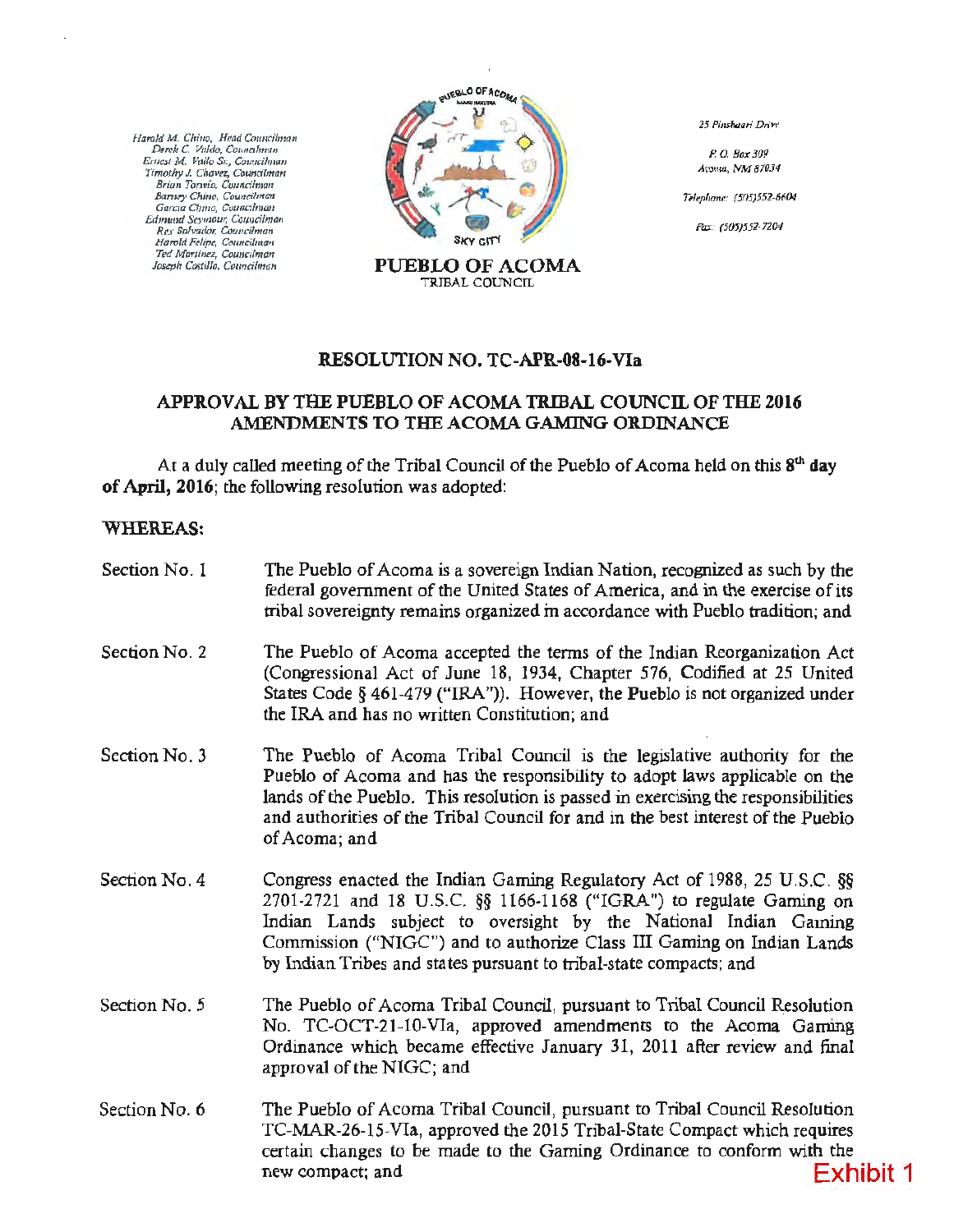# RESOLUTION NO. TC·APR-08-16-Vla

Page Two

- Section No. 7 The Acoma Gaming Commission and the Sky City Casino recommend additional changes to the Gaming Ordinance generally concerning the scope of licensing required, the delegation of licensing authority to the Executive Director of the Acoma Gaming Commission, provision for summary suspension of licensed employees or vendors in emergency situations, and reporting requirements to the Acoma Tribal Council; and
- Section No. 8 The Chestnut Law Offices, P.A., recommend additional changes to the Gaming Ordinance generally concerning compliance with tribal laws and regulations, consent to tribal court jurisdiction, and refining the interpretation of a Gaming Facility; and ·
- Section No. 9 An attorney for the National Indian Gaming Commission ("NIGC") recommends that the licensing process affecting key employees and primary management officials be revised to conform with changes to the NIGC regulations governing such employees.

#### NOW THEREFORE BE IT RESOLVED:

- Section No. 1 The 2016 Gaming Ordinance, a copy of which is attached hereto and made a part hereof, is hereby approved by the Pueblo of Acoma Tribal Council; and
- Section No. 2 Once approved by the chairman of the National Indian Gaming Commission (NIGC), the 2016 Gaming Ordinance shall be enacted into law; and
- Section No. 3 The current Acoma Gaming Regulation shall remain in effect unless contrary to this law; and
- Section No. 4 The Pueblo of Acoma Tribal Council hereby authorizes the Governor, and his designees to execute all documents necessary to initiate the intent of this resolution.

Kurt Riley, Daabupu, Pueblo of Acoma

o. Jr.. Tinventi

Robert T. Garcia, Avuranti

Hafold M. Chino. My'yuu Pinsibaari